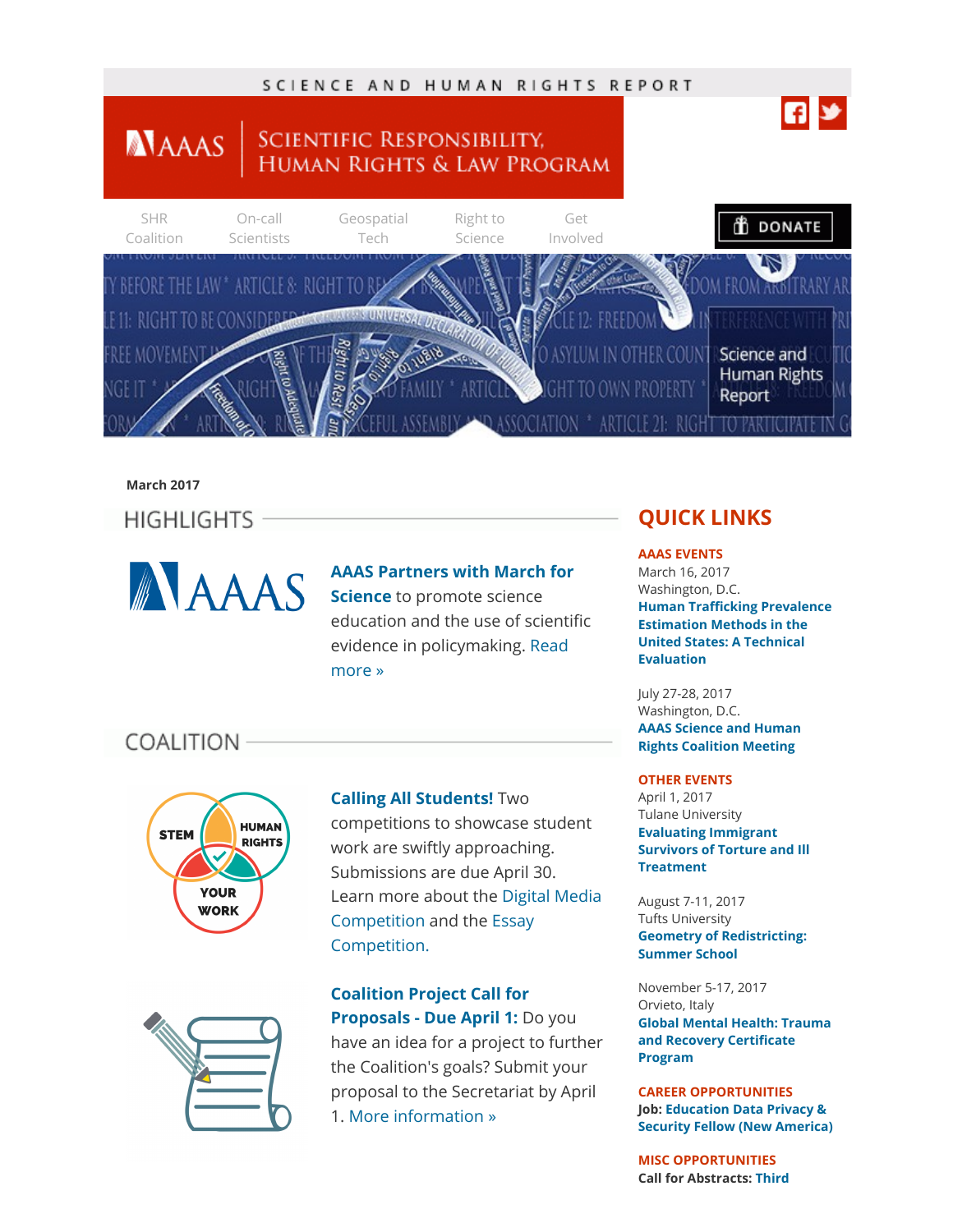

**Nouvelliste** 

April 22 - March for [Science:](https://www.marchforscience.com/press) Two

Coalition member organizations, the American Anthropological Association and Sigma Xi, have also partnered with the March for Science. [See](https://www.marchforscience.com/press) the full list »

## [Published](https://www.opendemocracy.net/openglobalrights/michel-degraff/haiti-s-linguistic-apartheid-violates-children-s-rights-and-hampers-) in Haiti's Premier Daily

Paper: Linguistic Society of America Representative to the Coalition Michel DeGra᧐'s article on language rights has been published [internationally.](http://lenouvelliste.com/article/168025/Diskriminasyon%20kont%20krey%C3%B2l%20ann%20Ayiti%20se%20yon%20mepri%20pou%20dwa%20timoun%20epi%20sa%20frennen%20devlopman%20peyi%20a) Interested in writing about your area of [expertise?](mailto:tharris@aaas.org) Contact Theresa Harris.

# **ON-CALL SCIENTISTS**



## On-call Scientists and Community [Partnerships:](https://aaas.confex.com/aaas/2017/webprogram/Session15453.html) At the

AAAS Annual Meeting, Theresa Harris from SRHRL and On-call Scientist Katherine Springman shared their [experience](https://aaas.confex.com/aaas/2017/webprogram/Session15453.html) and ideas. For more ideas on how to build effective partnerships, check out the Coalition's "Human Rights Projects: Guidelines for Scientists and Human Rights [Organizations"](https://www.aaas.org/report/human-rights-projects-guidelines-scientists-and-human-rights-organizations) and the Union of Concerned Scientists' ["Scientist-Community](http://www.ucsusa.org/sites/default/files/attach/2016/04/ucs-scientist-community-partnerships-2016.pdf) Partnerships: A Scientist's Guide to Successful Collaboration."



## Welcome New On-call [Scientists!](http://oncallscientists.aaas.org/)

In February, 16 new volunteers joined On-call Scientists. Their experience includes developmental biology, designing biomedical devices, infrastructure engineering for wastewater management, sampling and questionnaire design,

#### Business and Human Rights Scholars [Conference](http://www.thefacultylounge.org/2017/02/cfp-third-business-and-human-rights-scholars-conference.html)

Call for Abstracts: Human Rights Forum, American Public Health [Association](https://apha.confex.com/apha/2017/ihrc.htm) Annual Meeting

Call for Papers: The Social Practice of Human Rights: Charting the Frontiers of Research and [Advocacy](http://ecommons.udayton.edu/human_rights/2017/)

Call for Papers: Special Issue on Business & Human Rights [Research](https://igbusinessandhumanrights.files.wordpress.com/2017/01/special-issue-cfp-business-and-hr-research-methods.pdf) Methods (Nordic Journal of Human Rights)

Funding [Opportunity:](https://www.state.gov/j/prm/funding/fy2017/266911.htm) Bureau of Population, Refugees, and Migration

Funding [Opportunity:](http://www.uusc.org/uusc-human-rights-innovation-fellowship/) UUSC Human Rights Innovation Fellowship

#### **NEWS**

» [Physicians](http://www.courant.com/news/connecticut/hc-dodd-prize-announced-0203-20170202-story.html) For Human Rights To Receive Dodd Prize (Hartford Courant)

#### READING LIST

Global [Opportunity](http://www.chronicle.com/article/Trump-Is-Undermining-Higher/239060) Report 2017 (United Nations Global Compact)

#### **RESOURCES**

Human Rights Projects: Guidelines for Scientists and Human Rights [Organizations](http://www.aaas.org/report/human-rights-projects-guidelines-scientists-and-human-rights-organizations)

**Primer on Scientific Freedom** and Human Rights

[Bibliography:](http://www.aaas.org/page/science-and-human-rights-select-annotated-bibliography) Science and Human Rights

Science and Human Rights [Campus](http://www.aaas.org/program/science-and-human-rights-campus-event-toolkit) Event Toolkit

See more [resources](http://www.aaas.org/page/coalition-tools-and-resources) »